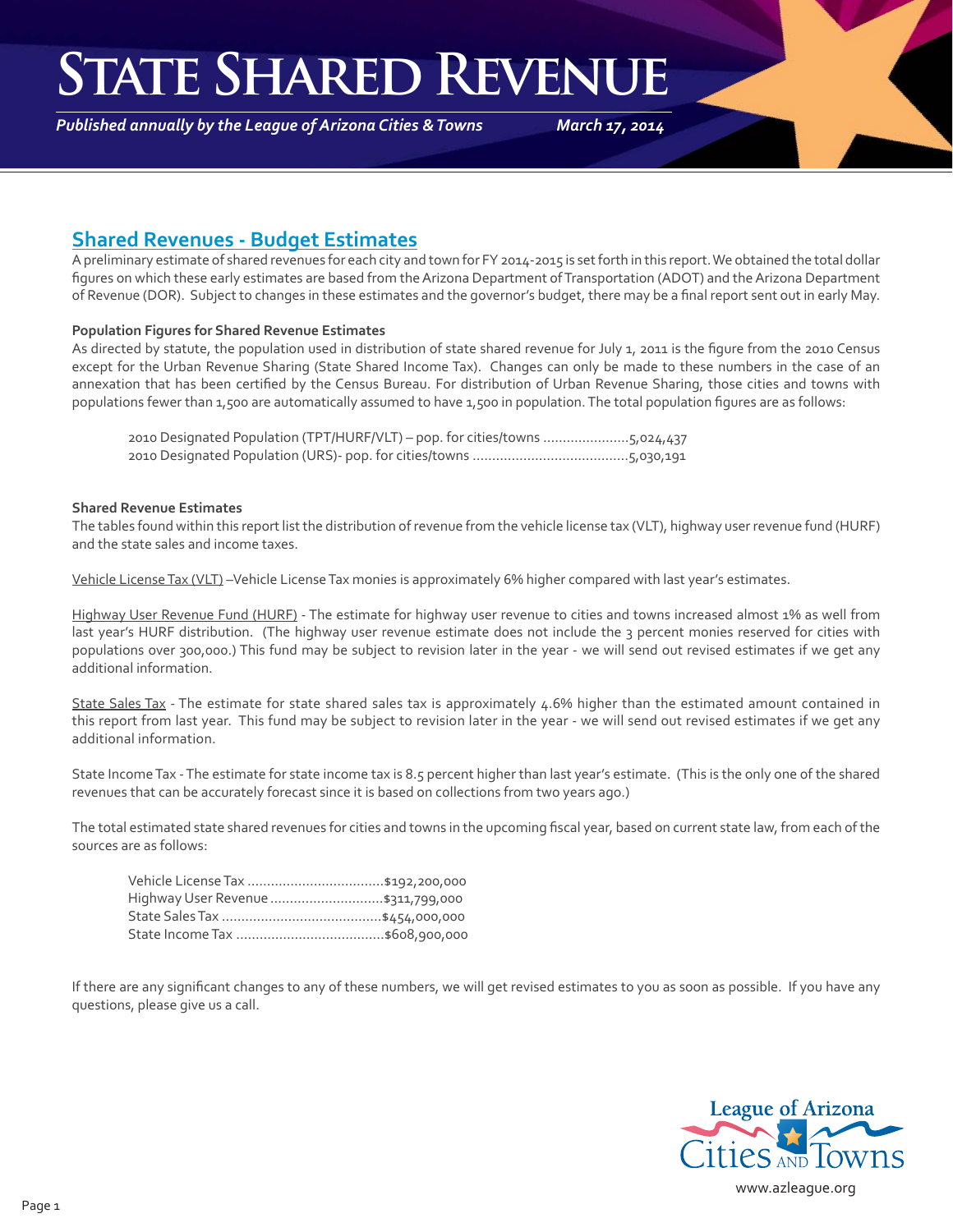## **State Shared Revenue**

*Published annually by the League of Arizona Cities & Towns*

*March 17, 2014*

| <b>CITY/TOWN</b>        | 2010 CENSUS<br>POP. | <b>2010 URS</b><br>POP.* | <b>VLT</b>   | <b>HURF</b>  | <b>SALES TAX</b> | <b>INCOME TAX</b> |
|-------------------------|---------------------|--------------------------|--------------|--------------|------------------|-------------------|
| APACHE JUNCTION         | 35,840              | 35,840                   | \$1,666,831  | \$2,351,204  | \$3,238,444      | \$4,338,399       |
| <b>AVONDALE</b>         | 76,238              | 76,238                   | \$2,695,707  | \$4,339,039  | \$6,888,742      | \$9,228,540       |
| <b>BENSON</b>           | 5,105               | 5,105                    | \$249,009    | \$343,974    | \$461,280        | \$617,956         |
| <b>BISBEE</b>           | 5,575               | 5,575                    | \$271,935    | \$375,642    | \$503,748        | \$674,849         |
| <b>BUCKEYE</b>          | 50,876              | 50,876                   | \$1,798,930  | \$2,895,576  | \$4,597,073      | \$6,158,493       |
| <b>BULLHEAD CITY</b>    | 39,540              | 39,540                   | \$2,032,382  | \$3,166,719  | \$3,572,770      | \$4,786,281       |
| <b>CAMP VERDE</b>       | 10,873              | 10,873                   | \$600,134    | \$774,032    | \$982,467        | \$1,316,167       |
| CAREFREE                | 3,363               | 3,363                    | \$118,913    | \$191,403    | \$303,875        | \$407,088         |
| <b>CASA GRANDE</b>      | 48,571              | 48,571                   | \$2,258,918  | \$3,186,393  | \$4,388,797      | \$5,879,475       |
| <b>CAVE CREEK</b>       | 5,015               | 5,015                    | \$177,326    | \$285,426    | \$453,147        | \$607,061         |
| <b>CHANDLER</b>         | 236,326             | 236,326                  | \$8,349,097  | \$13,450,349 | \$21,354,035     | \$28,607,045      |
| <b>CHINO VALLEY</b>     | 10,817              | 10,817                   | \$597,043    | \$770,046    | \$977,407        | \$1,309,388       |
| CLARKDALE               | 4,097               | 4,097                    | \$226,133    | \$291,659    | \$370,198        | \$495,938         |
| <b>CLIFTON</b>          | 3,311               | 3,311                    | \$285,538    | \$295,031    | \$299,177        | \$400,794         |
| <b>COLORADO CITY</b>    | 4,821               | 4,821                    | \$247,803    | \$386,109    | \$435,618        | \$583,578         |
| <b>COOLIDGE</b>         | 11,825              | 11,825                   | \$549,952    | \$775,753    | \$1,068,488      | \$1,431,405       |
| <b>COTTONWOOD</b>       | 11,265              | 11,265                   | \$621,770    | \$801,938    | \$1,017,887      | \$1,363,618       |
| DEWEY-HUMBOLDT          | 3,894               | 3,894                    | \$214,929    | \$277,208    | \$351,856        | \$471,365         |
| <b>DOUGLAS</b>          | 17,509              | 17,509                   | \$847,656    | \$1,179,752  | \$1,582,085      | \$2,119,448       |
| <b>DUNCAN</b>           | 696                 | 1,500                    | \$60,022     | \$62,018     | \$62,889         | \$181,574         |
| EAGAR                   | 4,885               | 4,885                    | \$287,642    | \$874,615    | \$441,401        | \$591,325         |
| <b>EL MIRAGE</b>        | 31,797              | 31,797                   | \$1,124,313  | \$1,809,707  | \$2,873,125      | \$3,848,998       |
| <b>ELOY</b>             | 16,631              | 16,631                   | \$773,467    | \$1,091,040  | \$1,502,750      | \$2,013,167       |
| <b>FLAGSTAFF</b>        | 65,870              | 65,870                   | \$2,821,218  | \$6,495,938  | \$5,951,907      | \$7,973,503       |
| <b>FLORENCE</b>         | 25,536              | 25,536                   | \$1,187,617  | \$1,675,233  | \$2,307,392      | \$3,091,109       |
| <b>FOUNTAIN HILLS</b>   | 22,489              | 22,489                   | \$795,191    | \$1,279,948  | \$2,032,070      | \$2,722,273       |
| <b>FREDONIA</b>         | 1,314               | 1,500                    | \$56,279     | \$129,583    | \$118,731        | \$181,574         |
| <b>GILA BEND</b>        | 1,922               | 1,922                    | \$67,960     | \$109,389    | \$173,669        | \$232,656         |
| <b>GILBERT</b>          | 208,352             | 208,352                  | \$7,370,711  | \$11,858,226 | \$18,826,350     | \$25,220,818      |
| <b>GLENDALE</b>         | 226,721             | 226,721                  | \$8,016,651  | \$12,903,686 | \$20,486,143     | \$27,444,369      |
| <b>GLOBE</b>            | 7,532               | 7,532                    | \$450,002    | \$706,090    | \$680,579        | \$911,742         |
| <b>GOODYEAR</b>         | 65,275              | 65,275                   | \$2,308,065  | \$3,715,086  | \$5,898,143      | \$7,901,479       |
| <b>GUADALUPE</b>        | 5,523               | 5,523                    | \$195,288    | \$314,338    | \$499,049        | \$668,554         |
| <b>HAYDEN</b>           | 662                 | 1,500                    | \$39,551     | \$62,059     | \$59,817         | \$181,574         |
| <b>HOLBROOK</b>         | 5,053               | 5,053                    | \$275,838    | \$577,555    | \$456,581        | \$611,661         |
| <b>HUACHUCA CITY</b>    | 1,853               | 1,853                    | \$90,385     | \$124,855    | \$167,434        | \$224,304         |
| <b>JEROME</b>           | 444                 | 1,500                    | \$24,507     | \$31,608     | \$40,119         | \$181,574         |
| <b>KEARNY</b>           | 1,950               | 1,950                    | \$90,690     | \$127,925    | \$176,199        | \$236,046         |
| KINGMAN                 | 28,068              | 28,068                   | \$1,442,714  | \$2,247,938  | \$2,536,179      | \$3,397,606       |
| <b>LAKE HAVASU CITY</b> | 52,527              | 52,527                   | \$2,699,922  | \$4,206,835  | \$4,746,255      | \$6,358,345       |
| LITCHFIELD PARK         | 5,476               | 5,476                    | \$193,626    | \$311,663    | \$494,803        | \$662,865         |
| <b>MAMMOTH</b>          | 1,426               | 1,500                    | \$66,320     | \$93,550     | \$128,851        | \$181,574         |
| MARANA                  | 34,961              | 34,961                   | \$1,392,720  | \$2,348,533  | \$3,159,019      | \$4,231,997       |
| <b>MARICOPA</b>         | 43,482              | 43,482                   | \$2,022,241  | \$2,852,541  | \$3,928,963      | \$5,263,456       |
| MESA                    | 439,041             | 439,041                  | \$15,524,095 | \$24,987,748 | \$39,671,035     | \$53,145,510      |
| <b>MIAMI</b>            | 1,837               | 1,837                    | \$109,752    | \$172,210    | \$165,988        | \$222,367         |